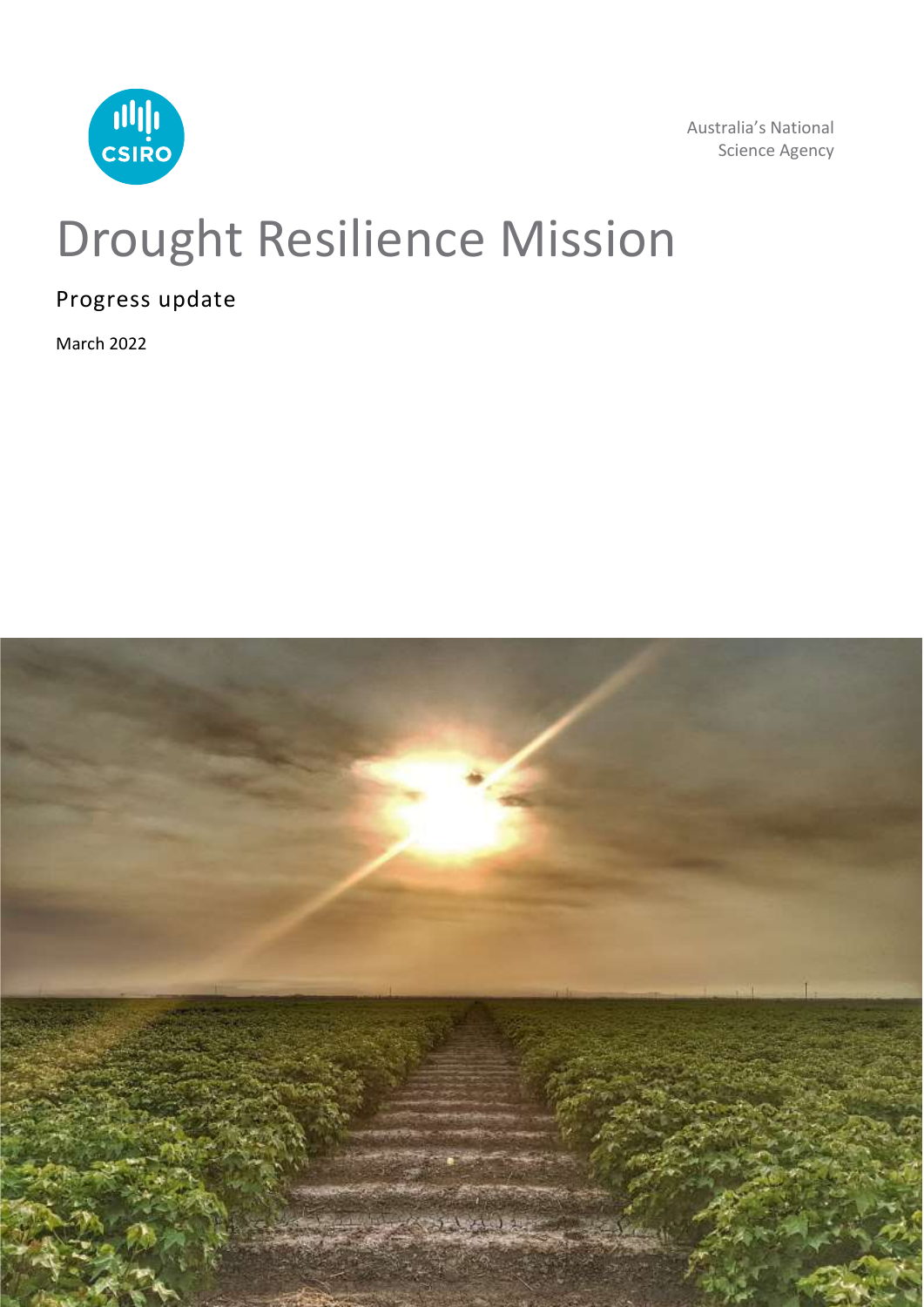## Australia needs an integrated national approach to drought resilience

Despite recent flooding rains in some parts of Australia, the next drought is coming. More frequent, severe and prolonged droughts are predicted for many parts of Australia, and rainfall will generally be lower across Southern Australia.

This challenge requires new responses to improve Australia's preparedness and resilience before the next drought. Greater preparedness and resilience will move Australia on from treating drought as a crisis.

It comes from the actions taken before, during and whilst recovering from drought.

Now is the time to act.

A broad perspective that considers the needs of different stakeholders is required to build economic, environmental and social resilience against drought.

Australia's national science agency, CSIRO, launched the Drought Resilience Mission in September 2021. CSIRO is working with government, industry, community, research and investment partners to address the pressing national challenge we face from more frequent and severe drought cycles in Australia.

### **The Drought Resilience Mission has a goal to reduce the impacts of Australia's droughts by 30 per cent this decade**

Three main work packages have been identified to achieve the goal of the Drought Resilience Mission:







**On-farm innovation Regional resilience Policy enablement**

The Drought Resilience Mission has invested in exploratory projects, as well as worked with partner investments to investigate ways to reduce the impacts of future droughts and build drought resilience.

We will grow our collaborative work with aligned partners to develop and implement science-based solutions that create change on-farm, in regions, and provide the information to support policy that improves Australia's resilience and prosperity leading into, during and in recovery from droughts.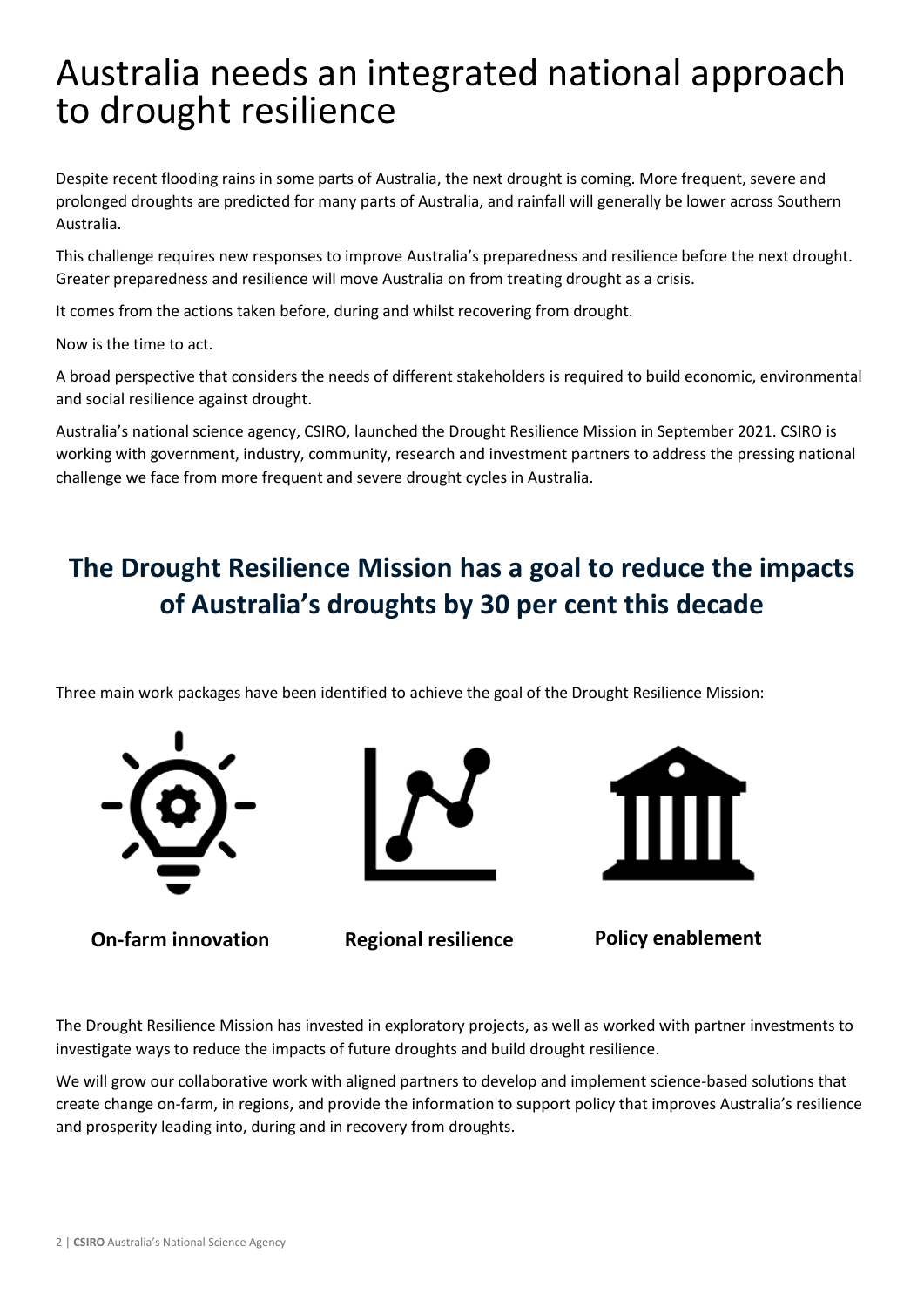## Recent achievements

#### **Making climate data accessible for farmers**

In partnership with the Australian Government's Future Drought Fund, CSIRO and the Bureau of Meteorology released the second prototype of the Climate Services for Agriculture Platform in December 2021. The platform enables farmers to see historical and future climate that could impact their farm, based on their location and what they produce. The prototype is available a[t Climate Services for](https://climateservicesforag.indraweb.io/)  [Agriculture](https://climateservicesforag.indraweb.io/) and is explained in [this video.](https://youtu.be/0nzHycGpRPs)

#### **Driving water banking initiatives**

To explore options for increasing water security for agriculture, we completed [an](https://www.csiro.au/en/research/natural-environment/water/water-resource-assessment/rapid-appraisals)  [assessment](https://www.csiro.au/en/research/natural-environment/water/water-resource-assessment/rapid-appraisals) of water banking opportunities for the National Water Grid Authority and [an analysis of likely costs of water banking.](https://doi.org/10.1016/j.agwat.2021.107437)

#### **Building community drought resilience**

We developed a framework for assessing community resilience to drought and are working with the Australian Government's Future Drought Fund t[o assist the](https://minister.awe.gov.au/littleproud/media-releases/fdf-partnering-with-csiro)  [development of 23 regional drought resilience plans,](https://minister.awe.gov.au/littleproud/media-releases/fdf-partnering-with-csiro) with more to follow.

#### **New on-farm solutions**

We developed scenarios to test novel de-stocking strategies based on animal genetic or performance data. This will feed into the development o[f a tool that will](https://www.mssanz.org.au/modsim2021/abstracts.htm)  [enable producers to make critical decisions on livestock.](https://www.mssanz.org.au/modsim2021/abstracts.htm) We established field-based experiments to demonstrate the benefits of a new breed of wheat (long-coleoptile) designed for planting when there's low soil moisture at sowing. Early learnings were [recently publicised by the Grains Research Development Co](https://grdc.com.au/resources-and-publications/grdc-update-papers/tab-content/grdc-update-papers/2022/02/early-learnings-from-multi-site,-multi-system-assessment-of-new-long-coleoptile-genetics-for-deep-sowing-of-wheat2)rporation.

#### **Engagement with drought hubs**

We are developing ongoing engagements with the eight Drought Resilience Adoption and Innovation Hubs and developing channels of information exchange that support and enable the translation of science into practice.

#### **Supporting policy response**

We are working with the Australian Bureau of Agricultural and Resource Economics and Sciences (ABARES) and the Department of Agriculture, Water and the Environment to establish a Drought Early Warning System to support policy decisions as drought conditions develop.

*More details of work being undertaken in each of the three work package areas follows on pages 4-12.* 

#### **Join our Mission**

We invite ideas and engagements from all partners and investors interested in improving Australia's drought resilience.

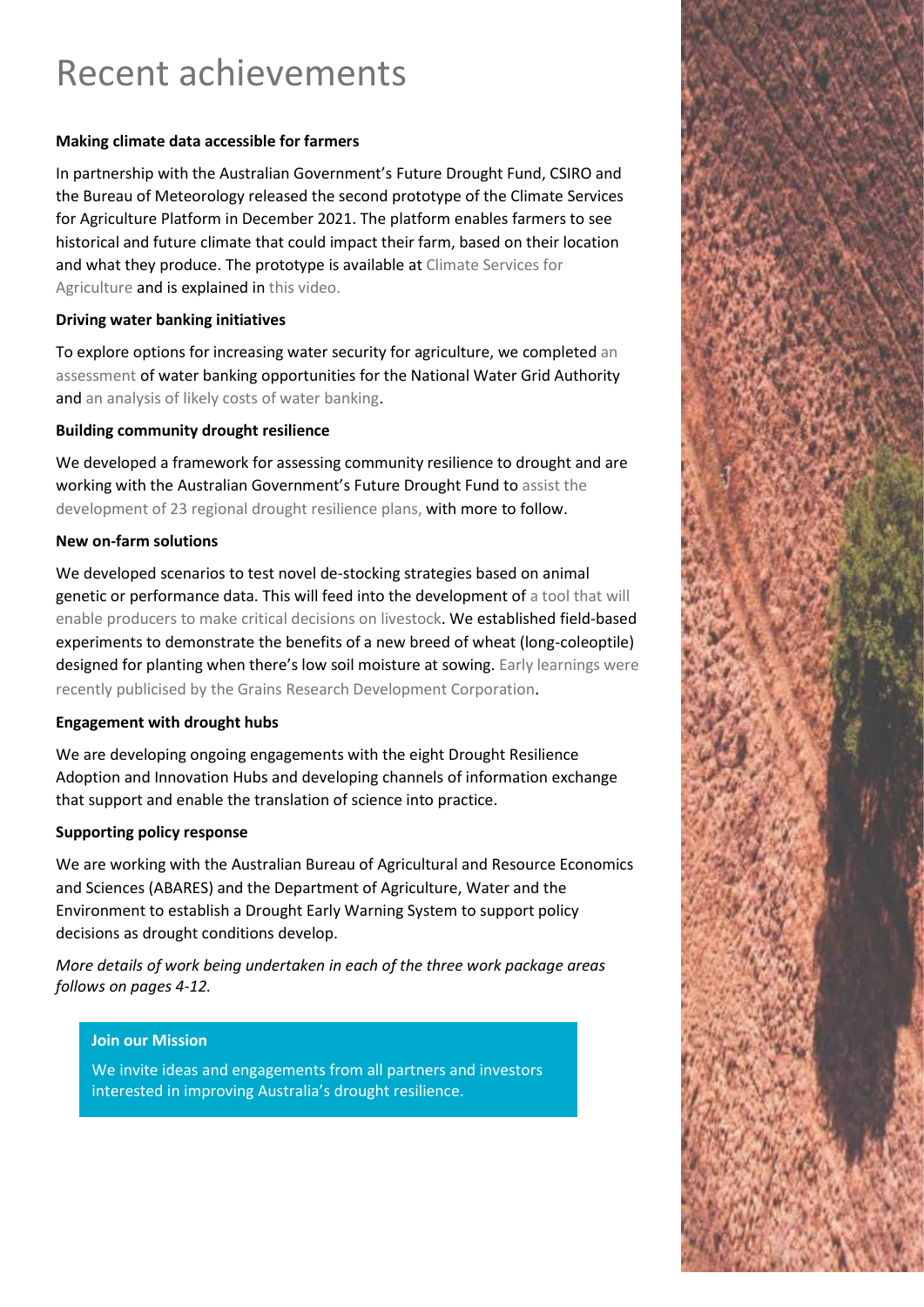## On-farm innovation



Our on-farm innovation work package is focused on further developing partnerships across the agricultural innovation system and deploying technologies, tools and practices at scale.

When implemented, these developments will improve agricultural productivity, profitability and sustainability going into, during and in recovery from drought.

Collaborative relationships are also being developed with the Regional Drought Resilience Adoption and Commercialisation hubs.

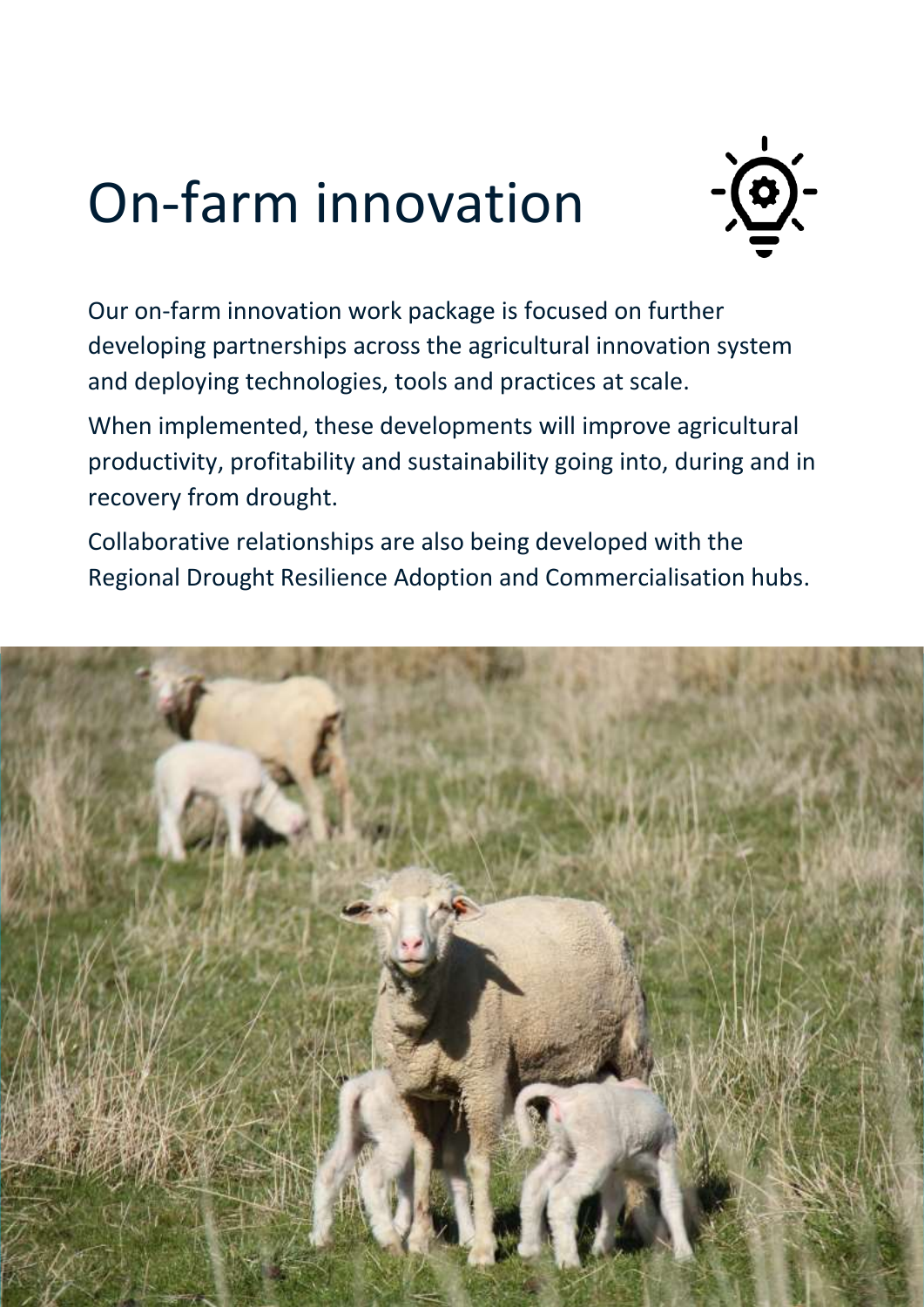### On-farm innovation

Australia has a dry and extremely variable climate that leads to large annual differences in production, income and profitability. We seek to help primary producers reduce the effects of these swings that are predominantly driven by rainfall.

Dryland and irrigated cropping research teams have engaged producers, consultants and grower groups to explore new farming system innovations and strategies with potential to reduce the impact of unpredictable rainfall using experience from recent droughts.

#### **Maintaining livestock herd performance through the drought cycle**

In livestock production systems, stocking rate is a key decision producers need to make as drought develops. Loss of improved herd genetics when livestock producers drastically destock in response to drought can have major economic impacts for farm businesses. Commercially available genomic tools now provide a measure of the genetic value of individuals in the herd, allowing genetic merit to be considered when selecting animals to sell. However, estimates of the long-term economic costs/benefits of destocking based on the traditional pregnancy status and age versus the genetic merit of individual animals are not currently known.

We are using simulation modelling to help Australian producers identify likely optimal destocking and restocking strategies during drought events that allow genetic merit to be considered. We are adapting the Crop Livestock Enterprise Model (CLEM) to explore the different strategies being generated in consultation with industry. We are developing these ideas in an Australian Government Future Drought Fund project [with the University of New England.](mailto:Future%20Drought%20Fund%20project%20with%20the%20University%20of%20New%20England) Contact: [Sabine.Schmoelzl@csiro.au](mailto:Sabine.Schmoelzl@csiro.au) o[r Brad.Hine@csiro.au](mailto:Brad.Hine@csiro.au)

#### **Soil water data informing grain cropping decisions**

In grain cropping systems we are exploring the value of soil water sensor information to planting and harvesting decisions. Soil water could be better managed to improve returns from the water that is available to grain crops. This becomes particularly important in drought years where there is greater risk of low production, low ground cover, greater soil degradation or loss, and reduced economic returns. The information produced will help growers determine if, and when, to harvest for grain or biomass/hay to maximise profits to growers and minimise soil degradation or losses. This work will contribute to supporting evidence-based decision making by grain growers in times of drought. For more information, contact: [Lindsay.Bell@csiro.au](mailto:Lindsay.Bell@csiro.au)

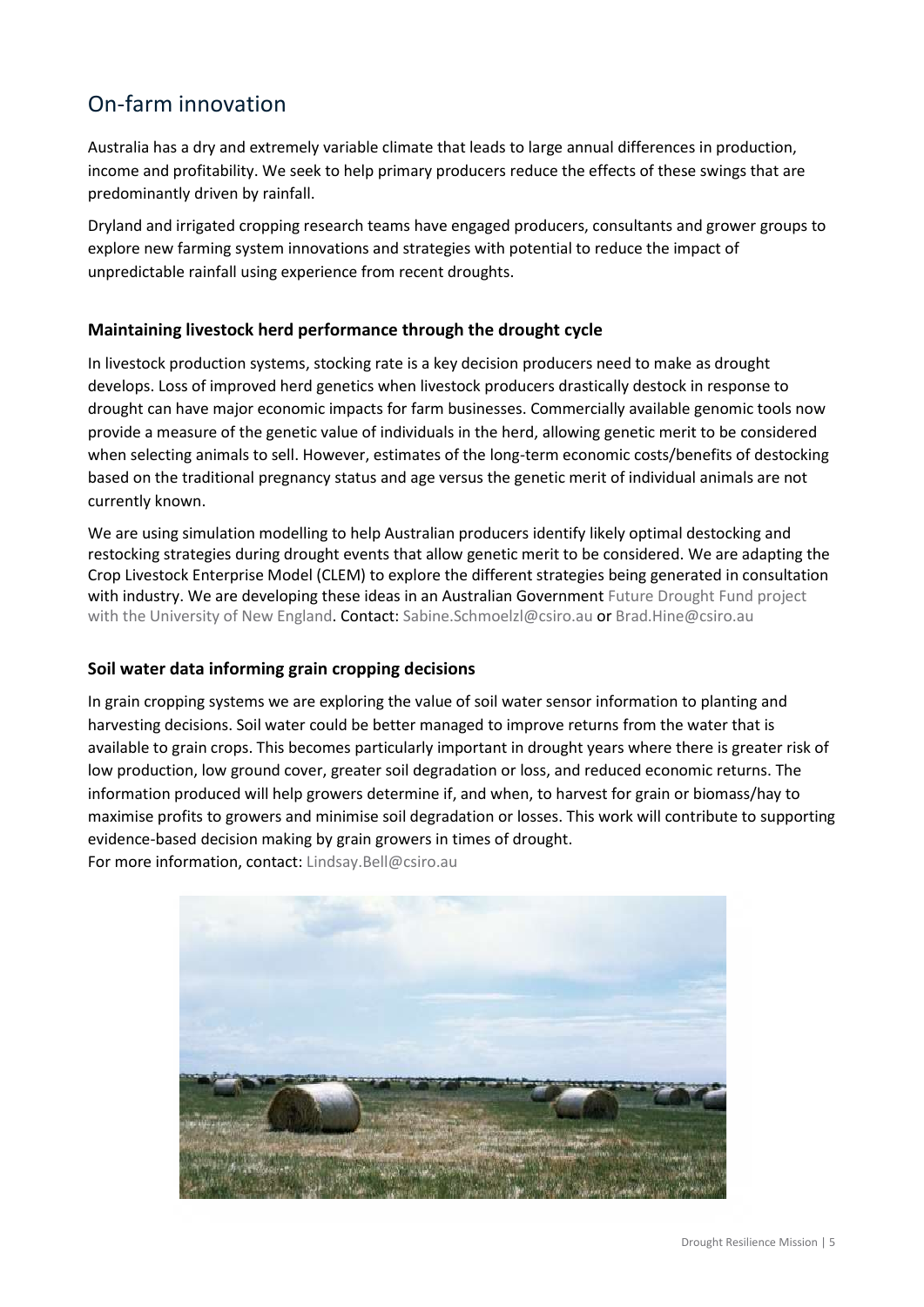#### **Long coleoptile wheat could boost yields**

Growers and consultants nominated successful early crop establishment under variable seasonal conditions as critical to improving business resilience. We are investigating novel agronomic innovations to facilitate early sowing. One example is the use of crop varieties with genetic traits (long coleoptiles) allowing them to emerge from deeper in the soil where there is moisture, rather than waiting for the increasingly unreliable autumn rainfall for sowing.

The potential for the long coleoptile trait to improve establishment and yields is being demonstrated in field trials, [Early learnings from multi-site, multi-system assessment of new long-coleoptile genetics for](mailto:Early%20learnings%20from%20multi-site,%20multi-system%20assessment%20of%20new%20long-coleoptile%20genetics%20for%20deep%20sowing%20of%20wheat%20-%20GRDC)  [deep sowing of wheat -](mailto:Early%20learnings%20from%20multi-site,%20multi-system%20assessment%20of%20new%20long-coleoptile%20genetics%20for%20deep%20sowing%20of%20wheat%20-%20GRDC) GRDC. More information i[s available here,](mailto:available%20here) contact: [Greg.Rebetzke@csiro.au.](mailto:Greg.Rebetzke@csiro.au)

#### **Dust forecasting and hindcasting**

Loss of groundcover, which is exacerbated by drought, leads to dust in the atmosphere and soil loss. Airborne dust can be transported hundreds of kilometres, causing dust storms, low visibility, poor health outcomes for animals and humans, and deposition of dust onto surfaces. Hindcasting using our model shows where hot spots of loss are likely, allowing us to engage with industry to develop strategies to reduce soil loss.

Knowledge of when and where dust storms are likely to cause problems (forecasting) – even at short lead times – is beneficial. We developed a new dust model that estimates the current geographical extent and flux of soil lost, where it travels to and is deposited, and the total number of days per year that population centres experience air quality issues due to dust. Using decadal weather predictions, we aim to develop the capability to continue forecasting potential dust loss for the years ahead. For further information, contact: [Kathryn.Emmerson@csiro.au.](mailto:Kathryn.Emmerson@csiro.au)



Modelled annual net loss of dust: July 2019-June 2020 (tonnes/ha)

#### **Information to aid risk sharing**

Adapting new farming systems alone will not reduce financial losses in the worst of years, so we are using our modelling tools and analytics to underpin the development and adoption of market-based risk sharing strategies.

By engaging with industry, we are exploring how yield variation in one location can be presented so that growers and insurers understand the risks. This is relevant to other risk sharing instruments such as external investment, marketing, and new options and hedging approaches. We are working with the

Bureau of Meteorology to evaluate the use of private weather stations to assess weather monitoring on a denser grid potentially extending observations close to more farmers. New risk instruments could utilise this capability and provide the agricultural sector with tools and capability to manage climate variability. For more information, contact: [Mike.Williams@csiro.au.](mailto:Mike.Williams@csiro.au)

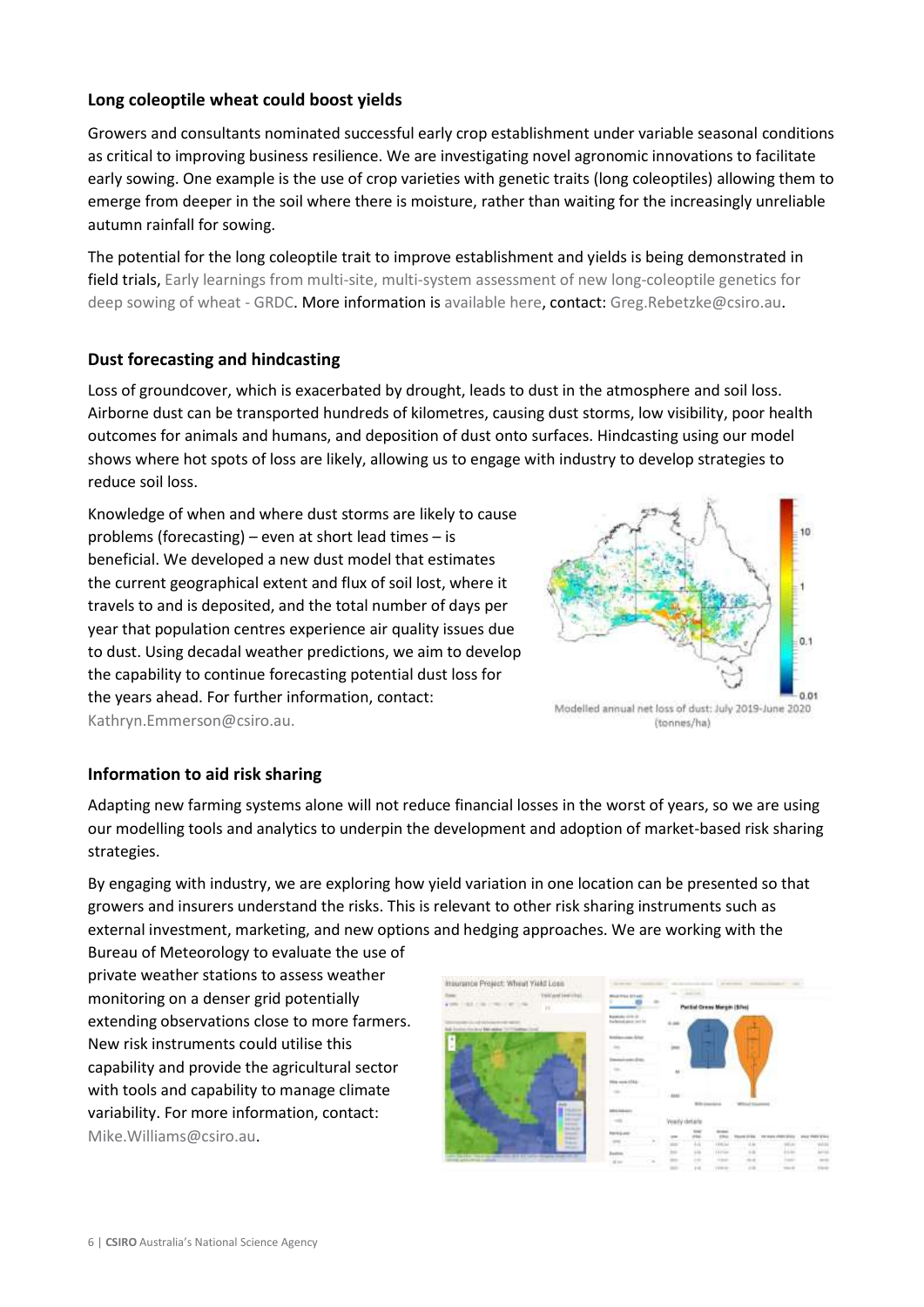# Regional resilience



The focus of the regional resilience work package is to develop partnerships with regional communities to co-design and implement technologies, tools and policies at scale that improve regional resilience going into, during and in recovery from drought.

Potential benefits include improved community resilience, increased regional water security, and a reduced need for government and charitable assistance through the drought cycle.

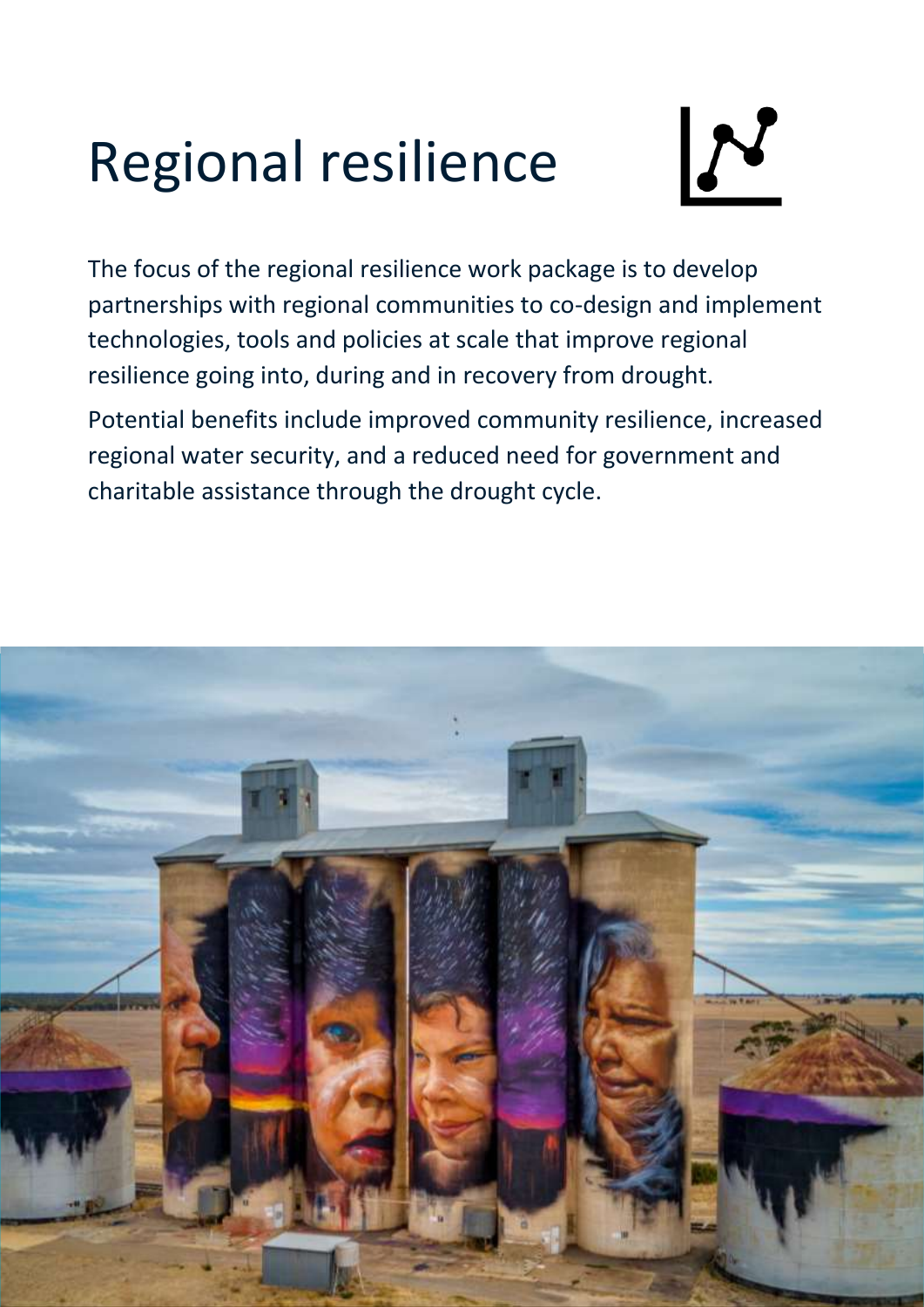#### Regional resilience

#### **Increased regional water security**

Regional communities are affected economically, socially and directly by the threat of running out of water. Many Australian towns approached day zero – the day they would run out of water – in the last drought. Some towns did run out of water, impacting their ability to operate due to expensive water cartage.

We are working with local communities to address the problems of water security and regional resilience more broadly. For example, we are pursuing water banking to store water in underground aquifers when there is water available, to be withdrawn later in times of drought.

We [recently assessed](https://www.mdpi.com/2073-4441/12/10/2936) the opportunity for the equivalent of eight Sydney Harbours worth of usable water storage in aquifers within the Murray Darling Basin, located within five kilometres of a major water course.

We are also investigating how water banking and portable de-salination could help agricultural industries and [analysed the costs of different forms of managed aquifer recharge in agriculture.](https://doi.org/10.1016/j.agwat.2021.107437) We are currently seeking to develop consortia of users and regulators to collectively progress the regulatory environment and establish demonstration sites. For more information, contac[t Declan.Page@csiro.au.](mailto:Declan.Page@csiro.au)

![](_page_7_Figure_6.jpeg)

Aquifer storage potential in the Murray Darling Basin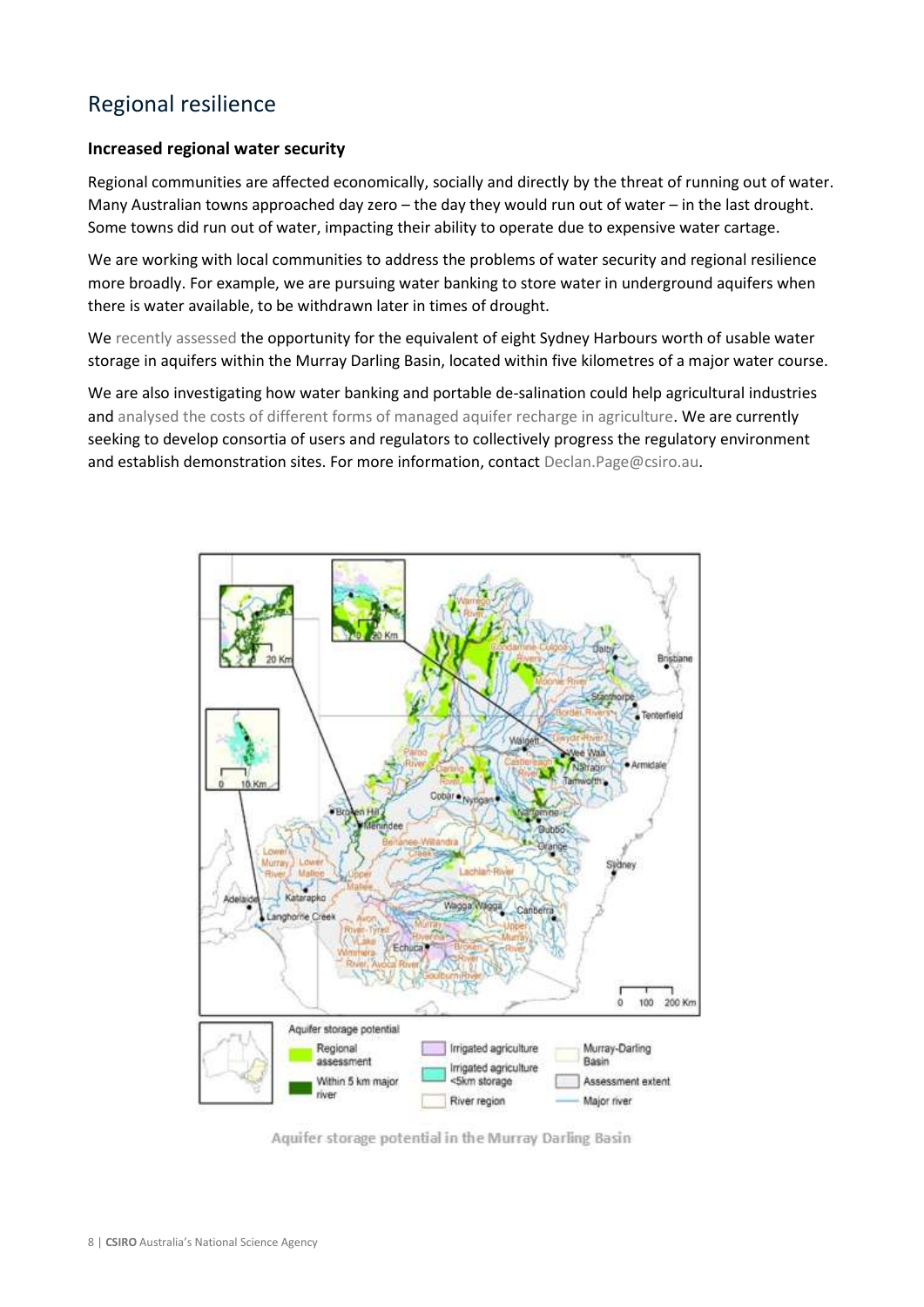#### **Increasing community resilience**

We have been discussing our approach to resilience thinking and practice in the context of drought and the utility of CSIRO's Resilience, Adaptation Pathways and Transformation Approach (RAPTA) for design, implementation and assessment of resilience plans to the Federal Government Department of Agriculture Future Drought Fund team. We have also been adapting RAPTA for drought preparedness through engagement and an alliance of grower groups, local councils and others in drought affected regions to develop science-based transition planning. This involves collaborative research to identify the current state and trajectory of community wellbeing and resilience, identify future scenarios and develop innovative economic transition options and pathways, and create key business cases for implementation to set the resilience plan in motion. We have been working with FarmLink, Temora Council, Charles Sturt University, the Western Australian Growers Group Alliance, and the Birchip Cropping Group to explore opportunities to work together on building rural communities' resilience in drought affected regions.

We are providing independent assessment of Regional Drought Resilience Plans (RDRPs) being developed by rural regions under the Future Drought Fund Regional Drought Resilience Planning Program – a collaboration between the federal and state governments. [Further information available here.](https://minister.awe.gov.au/littleproud/media-releases/fdf-partnering-with-csiro)

We will be deploying an extensive experience of the application of RAPTA and recent learnings with partners to assess the drought resilience plans and provide feedback to regions. In addition, we will develop detailed guidelines for drought resilience plan assessment. Twenty-three RDRPs are expected in the first year of the three-year RDRPs Assessment project. For more information, contact: [Yiheyis.Maru@csiro.au.](mailto:Yiheyis.Maru@csiro.au)

![](_page_8_Picture_4.jpeg)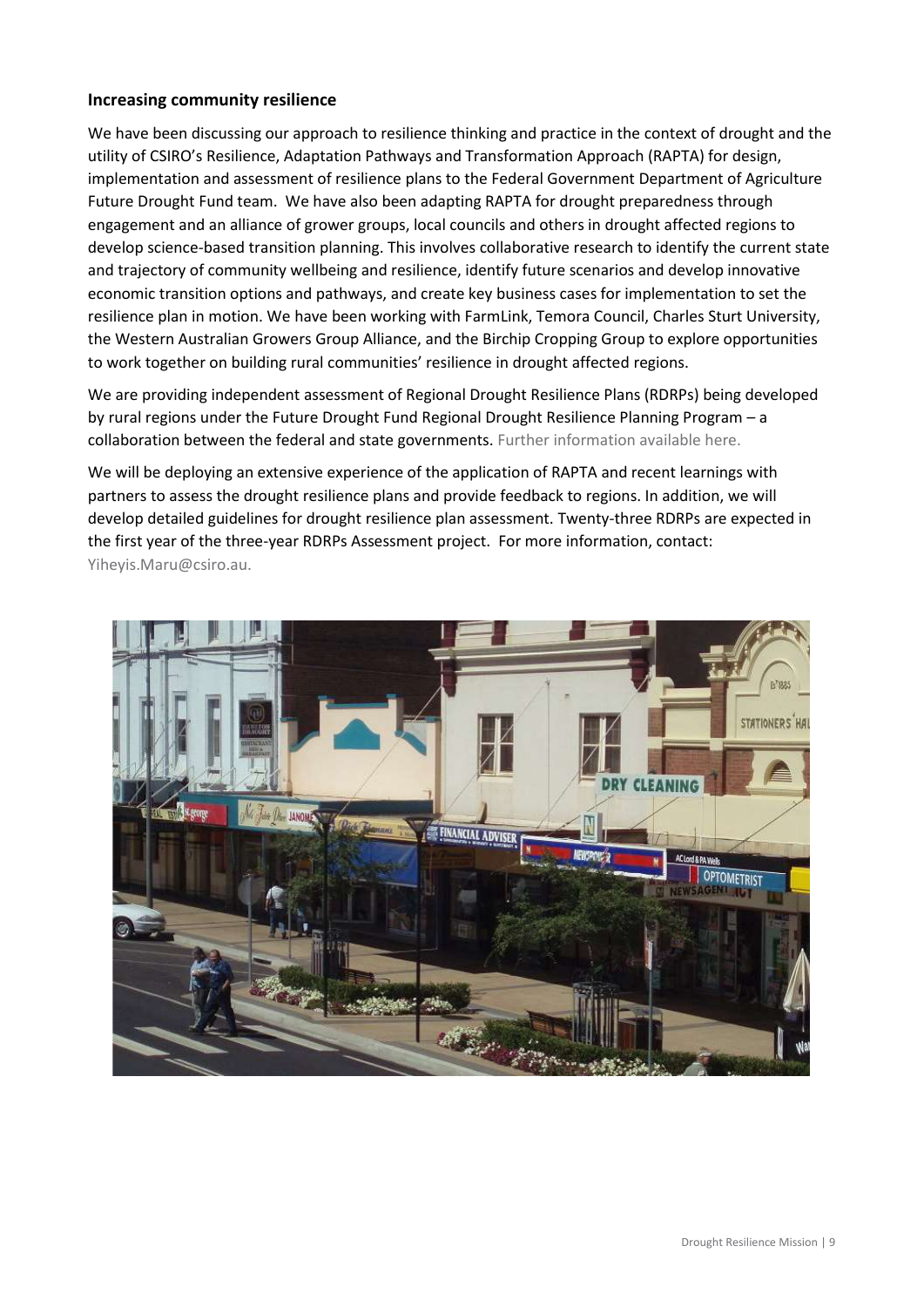# Policy enablement

![](_page_9_Picture_1.jpeg)

The focus of the policy enablement work package is to partner with governments to provide analysis and insights, as well as useful platforms, technologies, and tools that inform policy development.

Through the National Drought Agreement and establishment of the Future Drought Fund, the Australian Federal Government has reenforced its aim to move from responding to drought as a crisis to encourage preparedness.

These developments will help deliver enhanced economic, environmental, and social resilience throughout drought cycles.

![](_page_9_Picture_5.jpeg)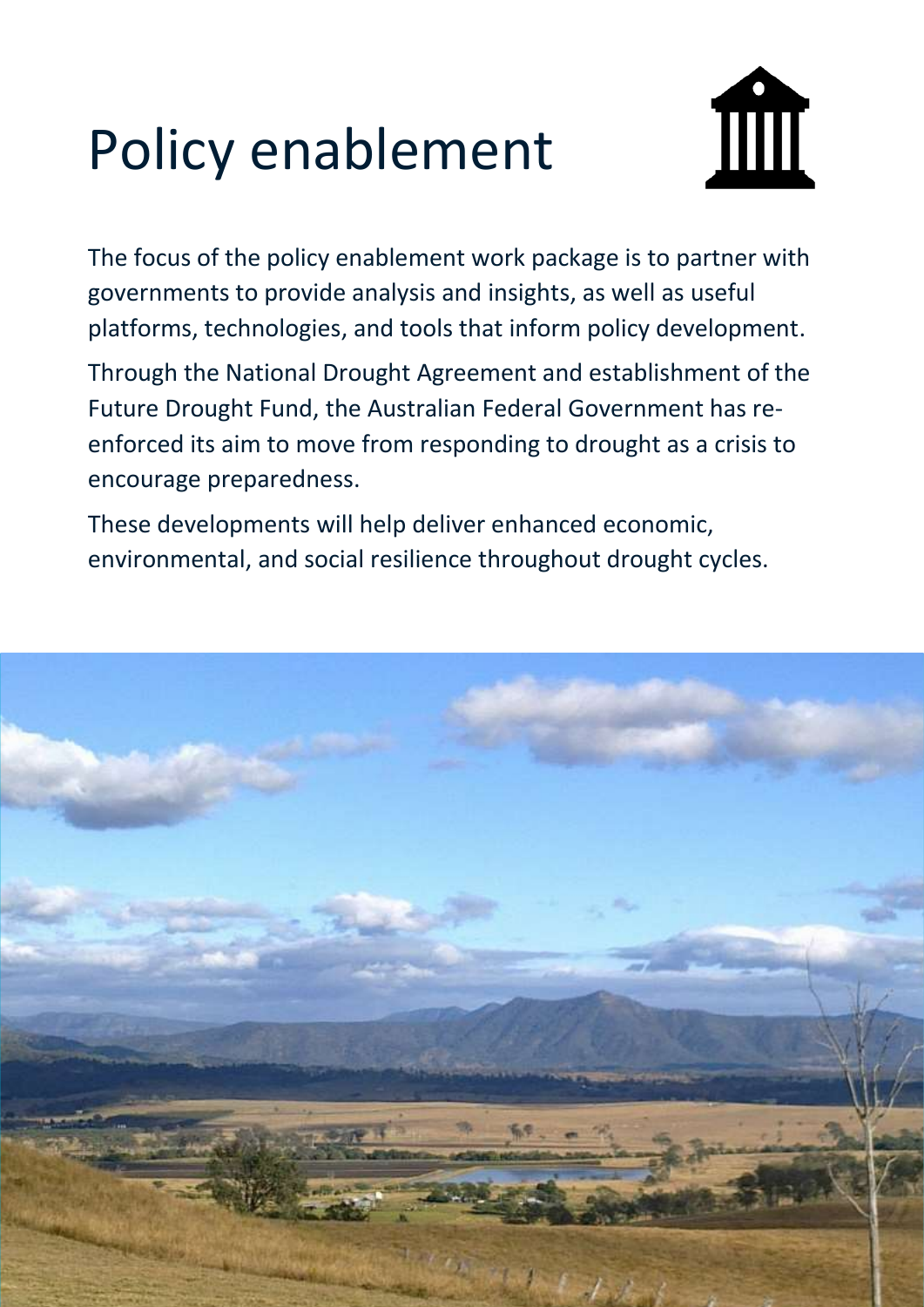### Policy enablement

#### **National Drought Map**

The [National Drought Map](https://map.drought.gov.au/) was established in 2019 and some of the recently added data layers include soil characteristics, bush fire boundaries and pastoral lease boundaries. Data layers are now curated for target user groups.

We have also been working with the Department of Agriculture Water and Environment to plan the future uses of the map. For more information contact [Ana.Belgun@csiro.au](mailto:Ana.Belgun@csiro.au)

![](_page_10_Picture_4.jpeg)

National Drought Map

#### **Climate Services for Agriculture program**

Working with the Department of Agriculture, Water and the Environment and the Bureau of Meteorology through the Future Drought Fund, we are building the Climate Services for Agriculture Platform.

Guided by end users input and feedback, the second prototype was at delivered in December [2021.](https://climateservicesforag.indraweb.io/) The website provides historic and future climate information on a 5 km grid across Australia.

The program will support users to make decisions based on the risks and opportunities

![](_page_10_Picture_10.jpeg)

of future climate. A short video showcasing the progress to dat[e is available here.](https://youtu.be/0nzHycGpRPs) For more information, contact: [Graham.Bonnett@csiro.au](mailto:Graham.Bonnett@csiro.au)